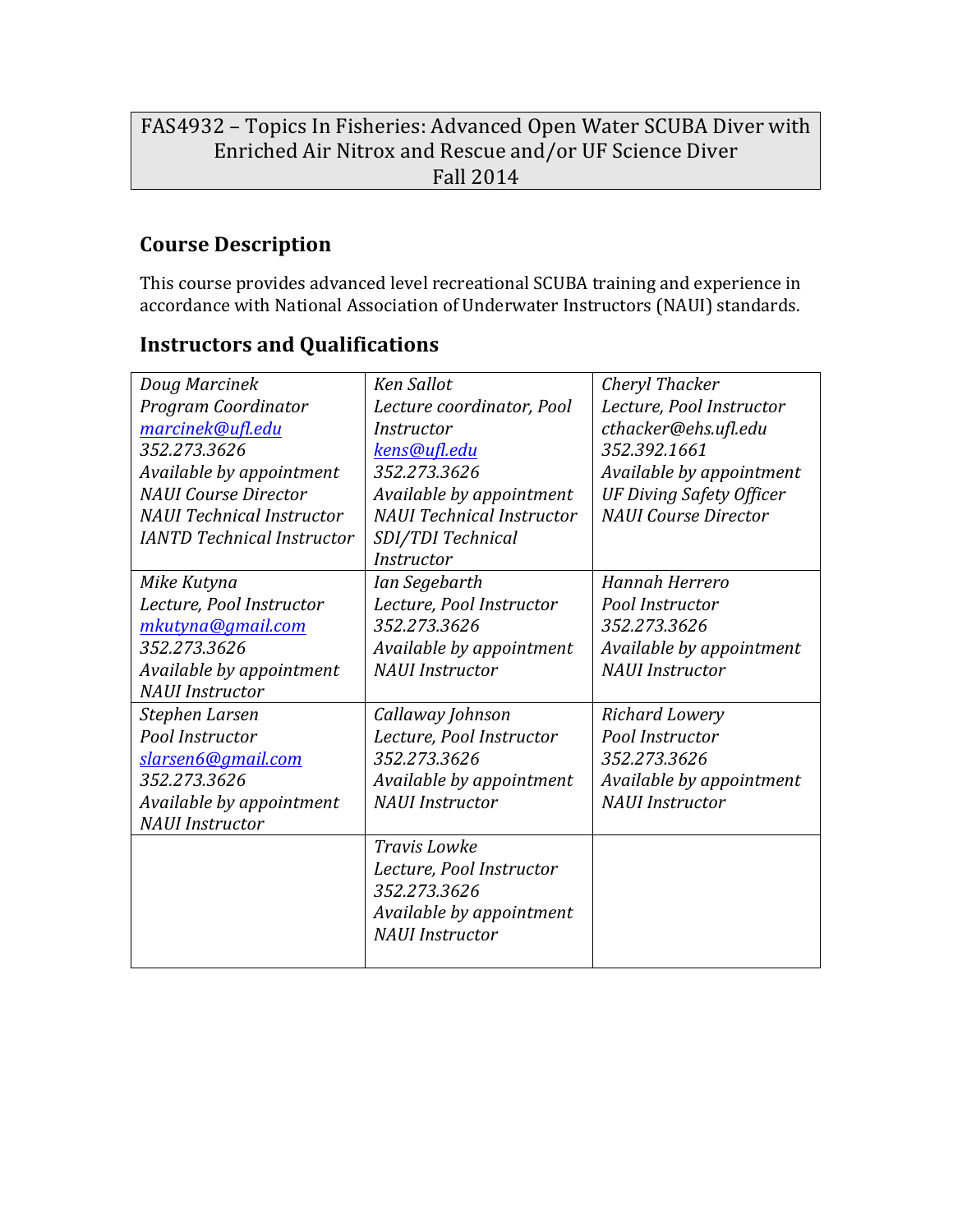## **Objectives**

Upon successful completion of this course, each student will:

- Have a working knowledge of the science and technology applicable to SCUBA.
- Be able to safely plan and execute complex SCUBA dives independently.
- Upon the discretion of their instructor, earn internationally recognized Advanced Scuba Diver, Scuba Rescue Diver, and Enriched Air Nitrox SCUBA certifications through the National Association of Underwater Instructors (NAUI).
- Have been trained in NAUI First Aid (includes CPR, AED and O2 administration).

# **Course Meeting Times and Locations**

Lecture

Location: MCCB 3124

Meeting time: Wednesdays, periods 11-E1 (6:15-8:10)

Lab

Location: Florida Pool

Meeting time: Thursdays, periods E1-E2 (7:20-9:10)

# **Required Texts / Readings / Equipment**

- 1. NAUI Rescue Diver Book (\*required by  $2<sup>nd</sup>$  week of class)
- 2. NAUI First Aid Student Kit (\*required by  $2<sup>nd</sup>$  week of class)
- 3. NAUI Master Scuba Diver Textbook (\*required by 3<sup>rd</sup> week of class)
- 4. NAUI Nitrox Diver Student Kit (\*required by  $5<sup>th</sup>$  week of class) which includes:
	- a. NAUI Nitrox Textbook
	- b. NAUI Nitrox 32 Dive Tables
	- c. NAUI Nitrox 36 Dive Tables
	- d. NAUI OceanX Calculator
- 5. NAUI Dive Tables (\*required by  $3<sup>rd</sup>$  week of class, standard AIR tables)
- 6. Mask, Snorkel, Fins and neoprene dive booties (by  $1<sup>st</sup>$  week of pool)
- 7. Watch Water resistant to 50 meters (required by  $1<sup>st</sup>$  week of pool)
- 8. Dive Slate w/Pencil (required by  $1<sup>st</sup>$  week of pool)
- 9. Line Cutting Device (required for openwater dives)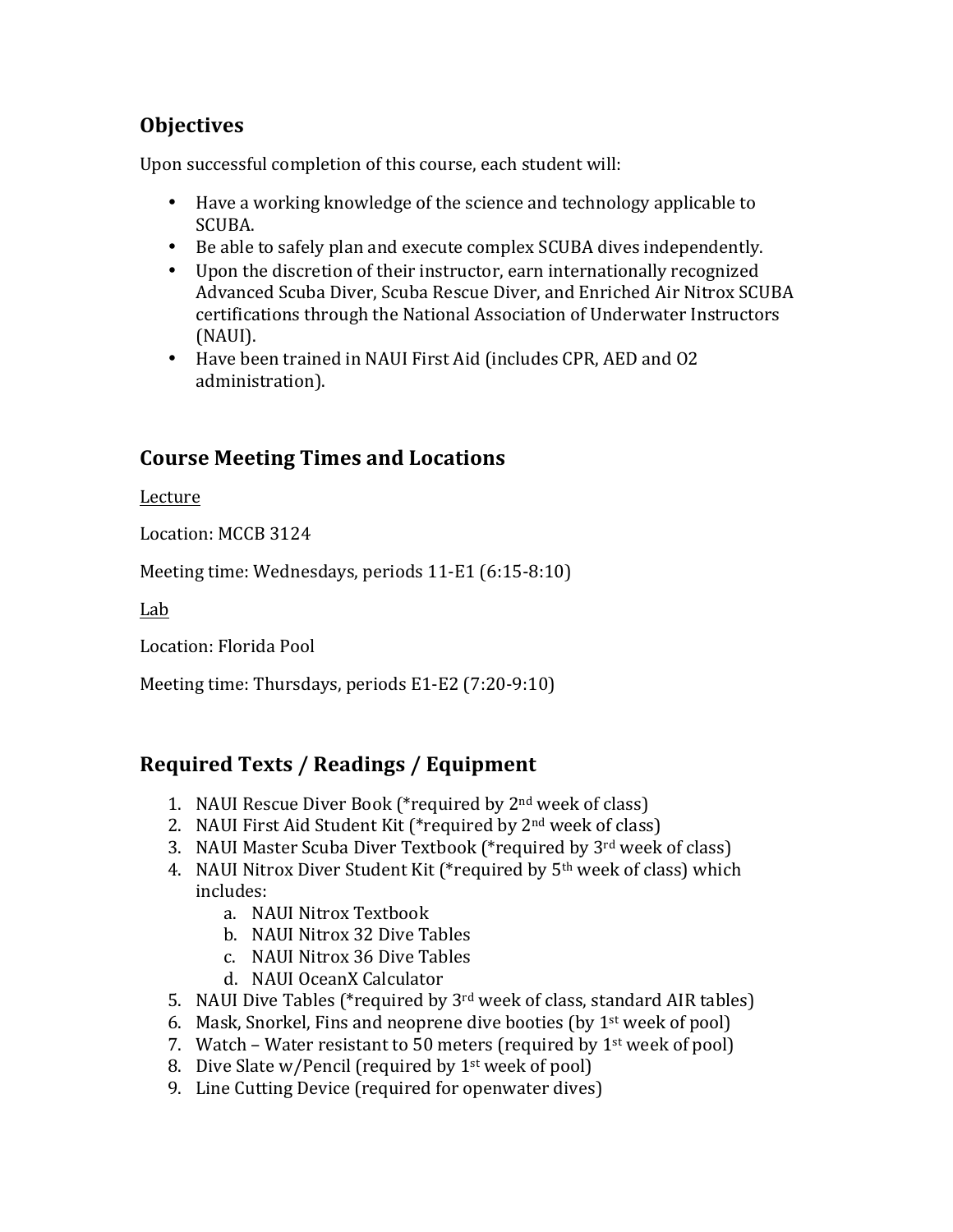10. Dive light and cylume stick for night dive 11. Surface Marker Buoy and Reel/Spool 12. Gear bag

### **Class Format and Policies**

#### **Attendance Policy**

#### Attendance is mandatory.

FAS4932 is an intensive lecture/lab/certification course that will result in internationally accepted Advanced Scuba Diver certification. Due to the intrinsic risks associated with SCUBA and the rapid pace of skill and knowledge development, it is essential that students attend every lecture and lab session.

Lecture: If you are sick, please contact the lecture coordinator prior to the class in order to get a copy of the notes and readings. Some sessions may use lecture capture technology (mediasite), and may be made up by watching the capture.

Lab: Because the skills used in the open water dives are first taught and practiced in the pool, a missed lab section may mean that a student is unable to participate in a check-out dive. Missed lab sections may be made up on a Tuesday night at the discretion of the instructor.

Check-out dives: In order to earn certification students must complete all of the scheduled check-out dives. A missed check-out dive may be made up at the discretion of the instructor for an additional fee.

#### **Prerequisite to Participation in Advanced Open Water SCUBA**

Students must already hold a Basic Open Water SCUBA certification from a recognized certification agency. Students must bring a copy of their certification  $card(s)$  (both front and back) to the first class for inclusion in their student records folder. Students must bring their SCUBA log books for review of recent diving activity.

#### **Prerequisite to Participation in UF Scientific Diver**

Students must hold Advanced Open Water, Rescue, and Nitrox certification from a recognized certification agency. Students currently enrolled in the Advanced Open Water SCUBA course may enroll in the UF Scientific Diver SCUBA course by paying the appropriate additional fee. Students must bring a copy of their certification  $card(s)$  (both front and back) to the first class for inclusion in their student records folder. Students must bring their SCUBA log books for review of recent diving activity. Students must also have an AAUS cleared Scuba Medical examination.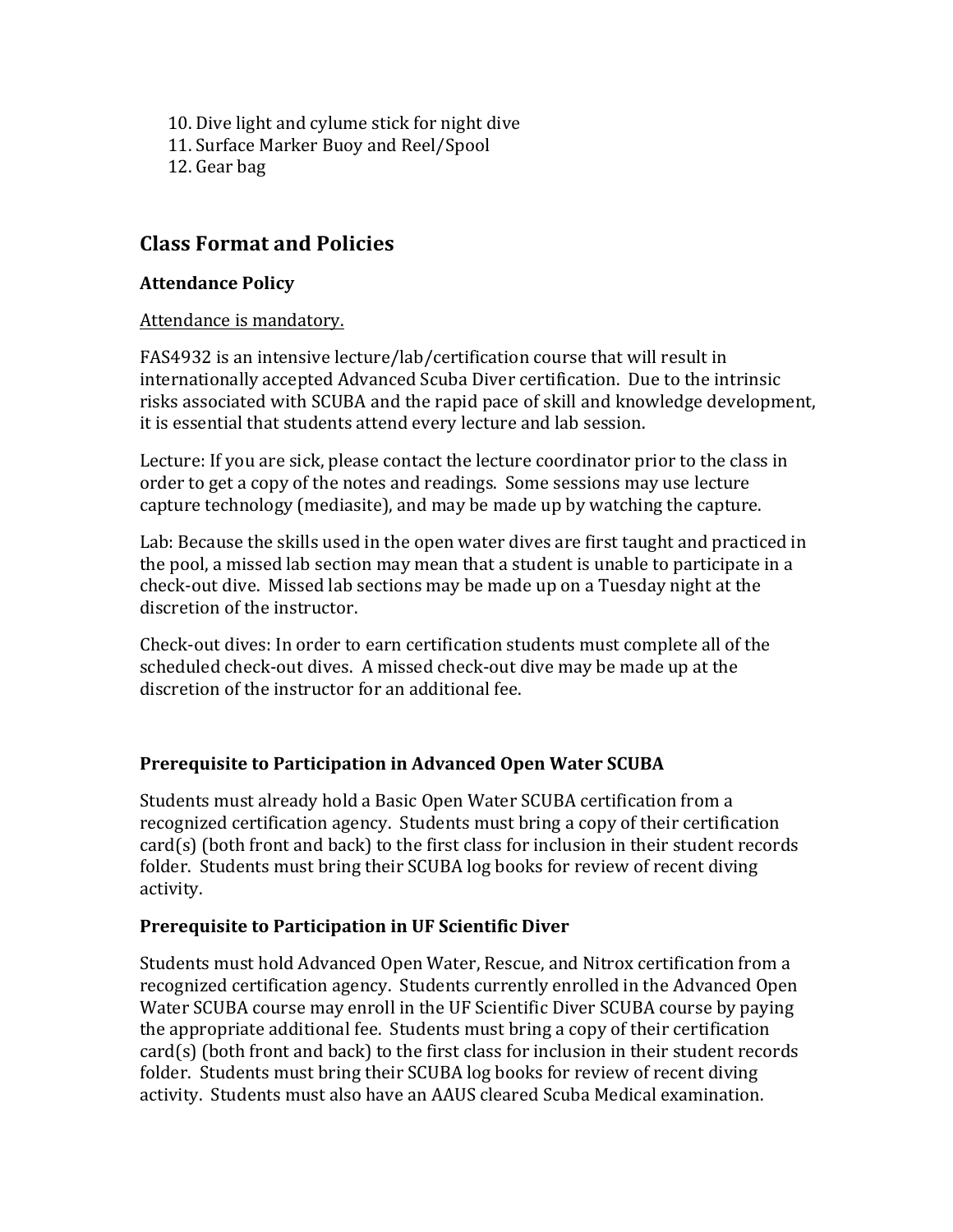#### **Skills Evaluation**

The first lab session will consist of a swim evaluation, as required for the Scientific Diver rating, and completion of a medical history questionnaire. Students must successfully complete the swim evaluation and not have any medical contraindications to participation in SCUBA activities in order to continue in the course. 

The swim evaluation consists of the following:

- Swim 400 yards. Students seeking Scientific Diver status must complete the 400 yard swim in under 12 minutes.
- 25 yard underwater swim in one breath.
- Tow another swimmer 25 yards.
- Tread water for 10 minutes with the last two minutes keeping hands out of water.

The diving medical history questionnaire and information on contraindications to participation in SCUBA diving activities can be found at:

http://www.naui.org/PDFfiles/Commonly%20Used%20Forms/NAUI%20Medical%20Evaluation%2 0and%20Physician%20Approval%20Form.pdf

One of the first lab sessions will consist of a basic SCUBA skills evaluation to verify basic SCUBA competency. The basic SCUBA skills evaluation consists of the following:

- Correctly assemble SCUBA equipment.
- Giant stride entry into the water and establishment of neutral buoyancy.
- Flooding and removal and replacement of mask.
- Removal, recovery, and clearing of the primary second stage regulator.
- Removal and replacement of the SCUBA unit while underwater (doff-n-don).
- Alternate Air Share with ascent.
- Buddy Breathing (will be taught).
- Neutral buoyancy.
- Proper exit from the water and break-down of SCUBA equipment.

On the first open water checkout dive a SCUBA competency evaluation will take place. The competency evaluation consists of the following:

- Proper gear assembly and entry.
- Mask removal/replace and clearing.
- Regulator, recovery, and clearing of the primary second stage regulator.
- Controlled Emergency Swimming Ascent (ESA)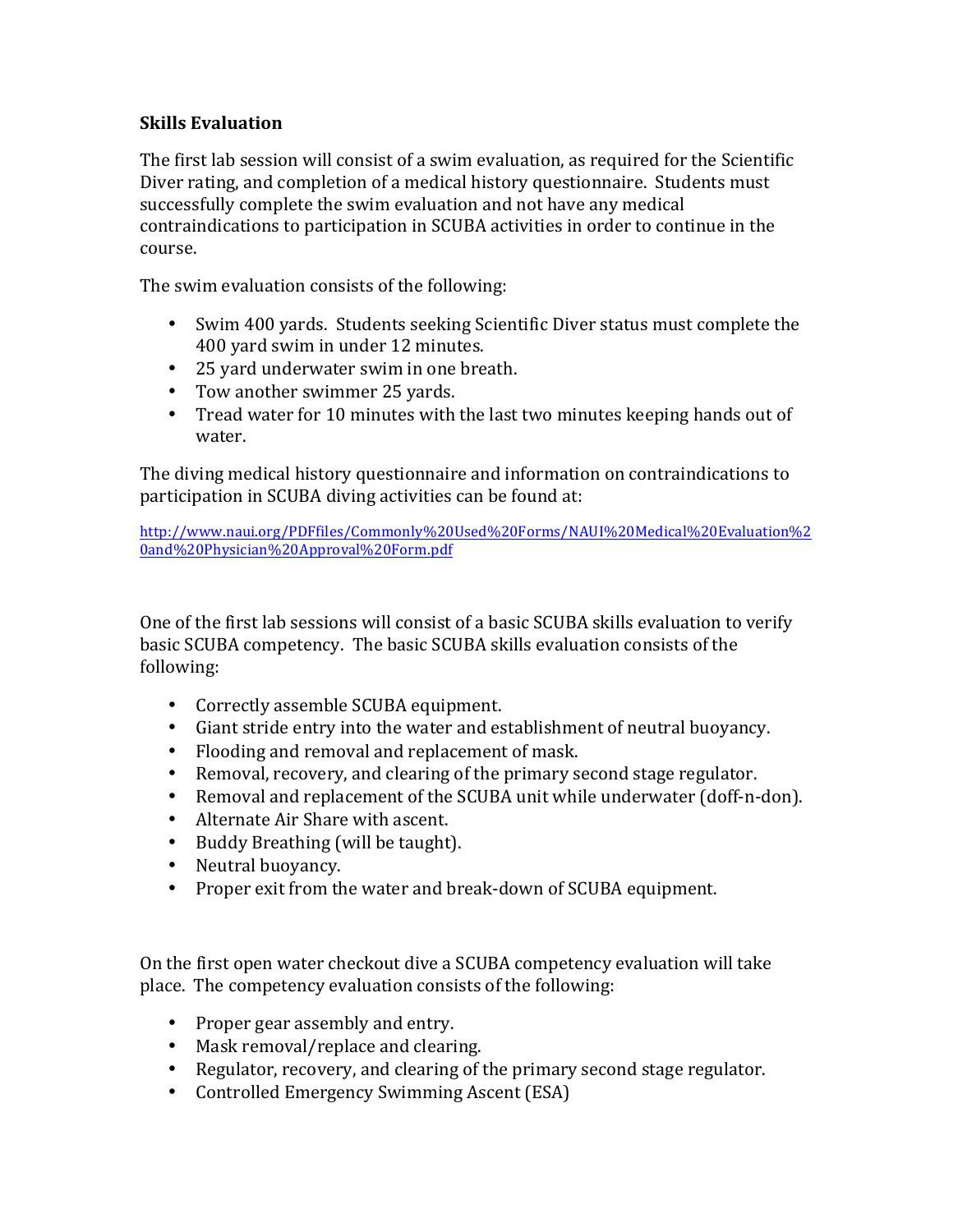- Neutral buoyancy.
- Alternate Air Share with ascent as both a donor and receiver.
- Doff-n-Don.
- Buddy Breathing (stationary).

#### **SCUBA Knowledge Evaluation**

Students will be assigned the standard NAUI Open Water Diver Examination through eLearning in order to assess their level of basic SCUBA knowledge. As different training agencies have different standards, the sole purpose of the assignment is to gauge the depth of student knowledge. The evaluation will be scored as either "complete" or "incomplete." Complete means the student has finished the test to the best of their ability, and that is worth 100 points towards their final grade. Incomplete means the student did not complete the exam, and will miss out on 100 points from their final grade. Failure to complete the exam will also result in a one point deduction from the classroom participation grade.

#### **FAILURE TO COMPLETE THE PRE-ASSESSMENT EXAM MEANS THE HIGHEST GRADE YOU CAN ACHIEVE IN THIS COURSE IS A B+.**

Lecture material presented throughout the course may be modified to remediate topic areas as determined based on the results of the exam.

### **Course Fee**

Advanced Course Fee: \$600, includes Advanced, Rescue, and Nitrox certifications.

UF Scientific Diver Course Fee: \$350, must have met the prerequisites or be enrolled in the Advanced course.

Due Date: **12 September 2014**

An additional **\$50 per week late fee** will be assessed for any fees paid after 12 September 2014. Failure to pay ALL course fees will result in noncertification and student records being flagged.

Payment Information:

Payments will be made online following the link to DoCE which will be published in Sakai. Make sure that you pay for the proper course #. VISA, Mastercard, and American Express are accepted. **Bright Futures will not** cover this fee.

Included in the fee:

- NAUI certified instructors for all water activity
- If earned, NAUI certification fees and certification cards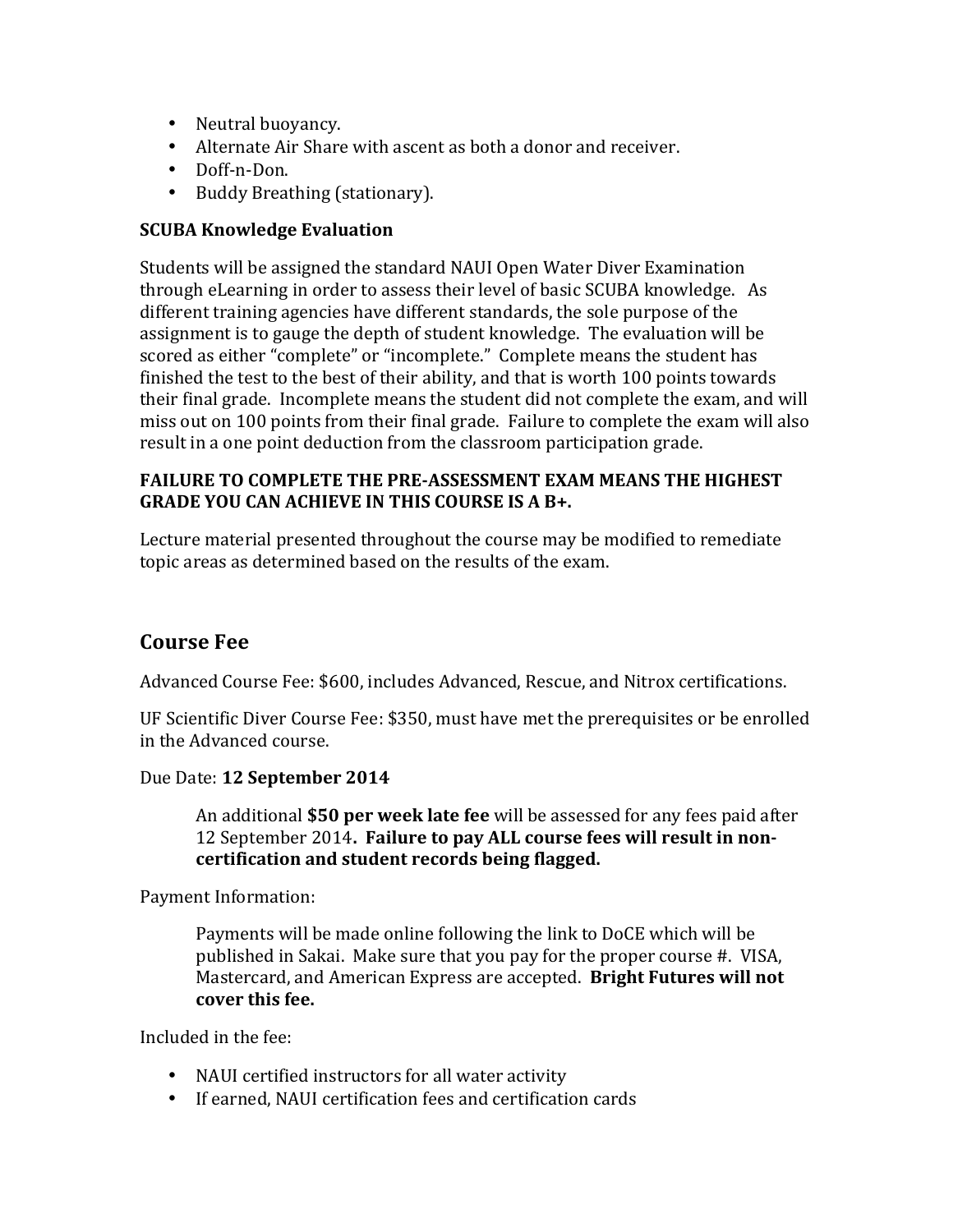- Open Water site entrance fees and boat fees
- Use of UF SCUBA Equipment (tank, regulator, BCD, weights, wetsuit) for all water activity.

#### **A Word About Certification**

In order to be eligible for certification students must:

- Attend all lecture and pool sessions.
- Score >80% on all examinations and be coached up to 100% to the satisfaction of your instructor.
- Be coached up to 100% on the decompression portions of all quizzes and exams to the satisfaction of your instructor.
- Complete the class with a minimum overall grade of  $70\%$ .
- Score >80% on all skill evaluations.
- Pay all fees.
- Successfully complete all open water proficiency dives.
- Be recommended by your instructor as a safe and competent diver.

"Training is purchased, certification is earned."

Payment of all course fees does not guarantee that you will earn certification in this course. NAUI instructors are obliged to use the "loved one" principle prior to issuing any certification. This requires that every NAUI instructor to ask the question, "do I want this person diving with my loved ones?" If the answer is no, then they should not issue that certification.

Students that exhibit unsafe behaviors and attitudes that could put themselves, or others, at risk of injury will not be certified.

### **SCUBA Equipment provided for the lab and open water dives**

- Regulator with Safe Second, Pressure Gauge, and LP Inflator Hose
- Buoyancy Control Device
- Weight Belt
- Underwater Compass
- SCUBA cylinders and safe breathing air
- Wet Suit (open water dives only)

#### **Equipment Notes:**

UF stocks small through XL wetsuits. UF does not stock custom or unusual sizes. If you do not fit in a standard suit, you will be required to provide your own. Selection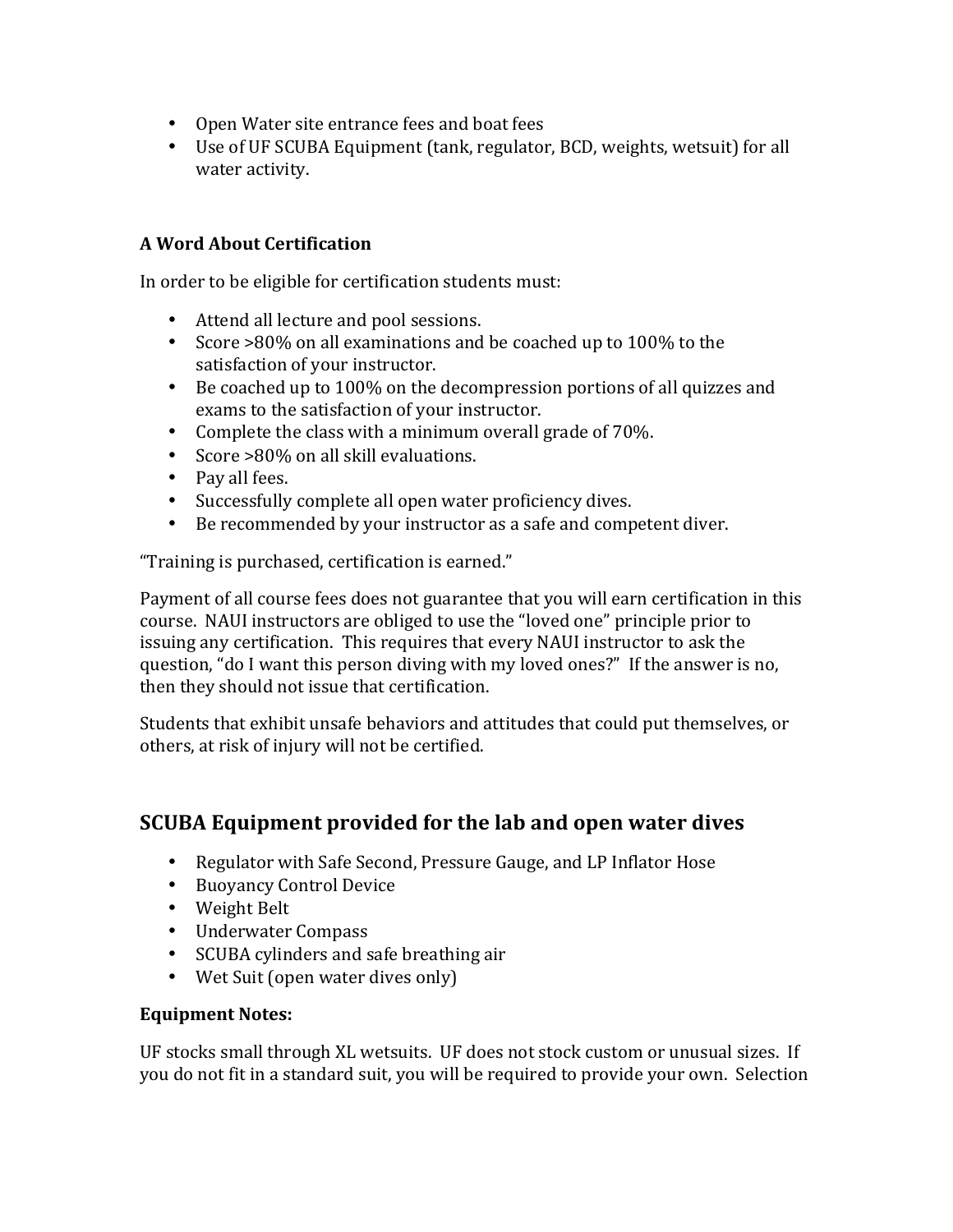is limited and provision of a suit is not guaranteed. Suits are checked out at gear check-out on a first come, first serve basis.

You will be provided an Equipment Standards of Care form which you will be required to sign. This form outlines the care we expect you to take when using the University of Florida SCUBA equipment, as well as fees assessed for required repair or replacement of equipment resulting from misuse or neglect.

If you own your own regulator, BCD, or wet suit, you are more than welcome to use it for the class after it has been examined and deemed appropriate for use by a staff instructor.

## **Lecture**

Lecture will be held on Wednesdays from 6:15PM to 8:20PM in MCCA 2186. Lecture material will follow the schedule posted below in the "Schedule of Class Topics." Students are expected to complete any readings and homework prior to lecture. Attendance is mandatory and will be taken through various methods. Known excusable conflicts must be worked out with your instructor prior to the absence. Quizzes will cover lecture and reading material. Homework turned in late will receive a zero grade and must be turned in or will result in non-certification.

## **Lab**

Pool sessions will be held on Thursdays at the Florida Pool from 7:20PM until 9:10PM. Pool sessions will follow the schedule posted below in the "Schedule of Class Topics." Attendance is mandatory. Known excusable conflicts must be worked out with your instructor prior to the absence and a make-up session scheduled.

## **Cell Phones**

Cell phones are to be turned off during all class periods. Cell phone use, including texting, will not be tolerated. Students using cell phones during class may be asked to leave and they will be marked as having an unexcused absence.

## **Grading**

This is a 4000 level academic course. You will earn 3 credit hours by completing this course. Your academic grade will be based on a point system with a perfect score requiring 1000 points. The number of points you may earn: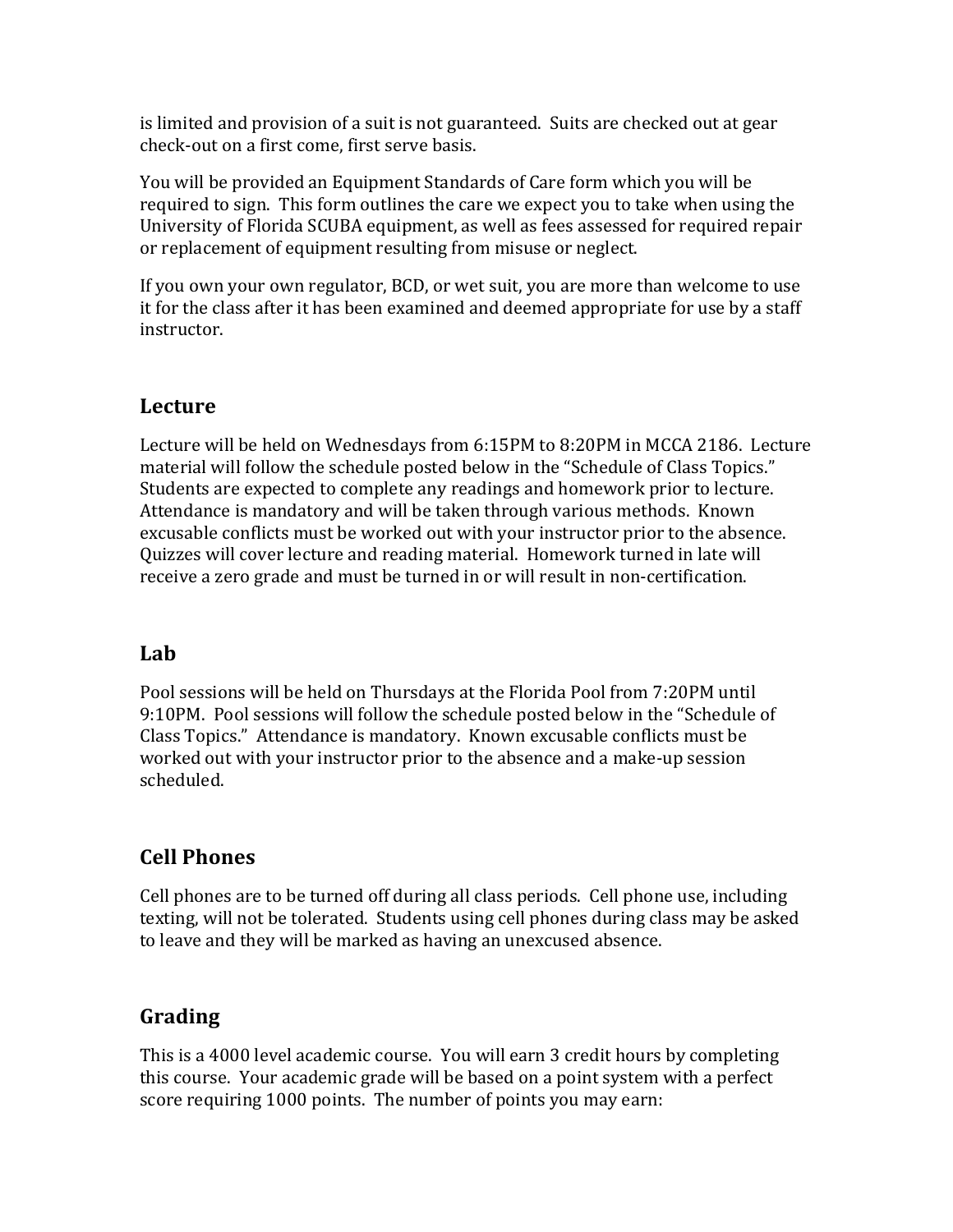Attendance and Classroom Participation – Up to 200 points

Examinations – Up to 400 points (pre-exam, rescue diver exam, nitrox exam, final exam)

Paper – Up to  $100$  points

Skill Evaluations  $-$  Up to 300 points

Grading Scale:

|         | Points 900-1000 870-899 800-869 770-799 700-769 670-699 600-669 <600 |  |              |      |  |
|---------|----------------------------------------------------------------------|--|--------------|------|--|
| Grade A | $B+$ $B+$                                                            |  | $R$ $C+$ $C$ | $D+$ |  |

Attendance and participation: There will be a 50 point deduction for every unexcused absence. There will be a 25 point deduction for any tardiness. There will be a 25 point deduction for the first abuse of the cell phone policy, and a 50 point deduction for each subsequent abuse. There will be a one point deduction from the participation grade for not completing the pre-assessment exam.

Examinations: The pre-assessment exam is worth 100 points and is marked as either complete or incomplete. The rescue diver, nitrox diver, and final exam are worth 100 points each, and are scored based on correct and incorrect answers.

Paper: There will be an assignment to write a brief essay based upon one of the check out dives. The topic will be assigned in class. The writing assignment will not be long enough to count towards Gordan Rule designation.

Skill Evaluations: The skill evaluations are worth up to 300 points.

### **Schedule of Class Topics**

Lectures:

| August 27        | Introduction, Waivers, Syllabus, Science Diving (Test Opens) |
|------------------|--------------------------------------------------------------|
| Sept 3           | <b>Basic Review</b>                                          |
| Sept 10          | <b>Advanced Physiology</b>                                   |
| Sept 17          | CPR / First Aid (Knowledge Exam Due)                         |
| Sept 24          | Rescue (Rescue Exam Opens in Canvas)                         |
| Oct 1            | Advanced Physics / Limited Vis / Deep Diving                 |
| Oct 8            | <b>Environment (Rescue Test Due)</b>                         |
| <b>Oct 15</b>    | Decompression / Recompression / Altitude                     |
| Oct 22           | Nitrox (Nitrox Test Opens in Canvas)                         |
| Oct 29           | Search & Light Salvage / Boating and Seamanship              |
| Nov <sub>5</sub> | Night Diving / Photography (Nitrox Test Due)                 |
| Nov $12$         | Technical Diving (Papers due) (Final Exam Opens)             |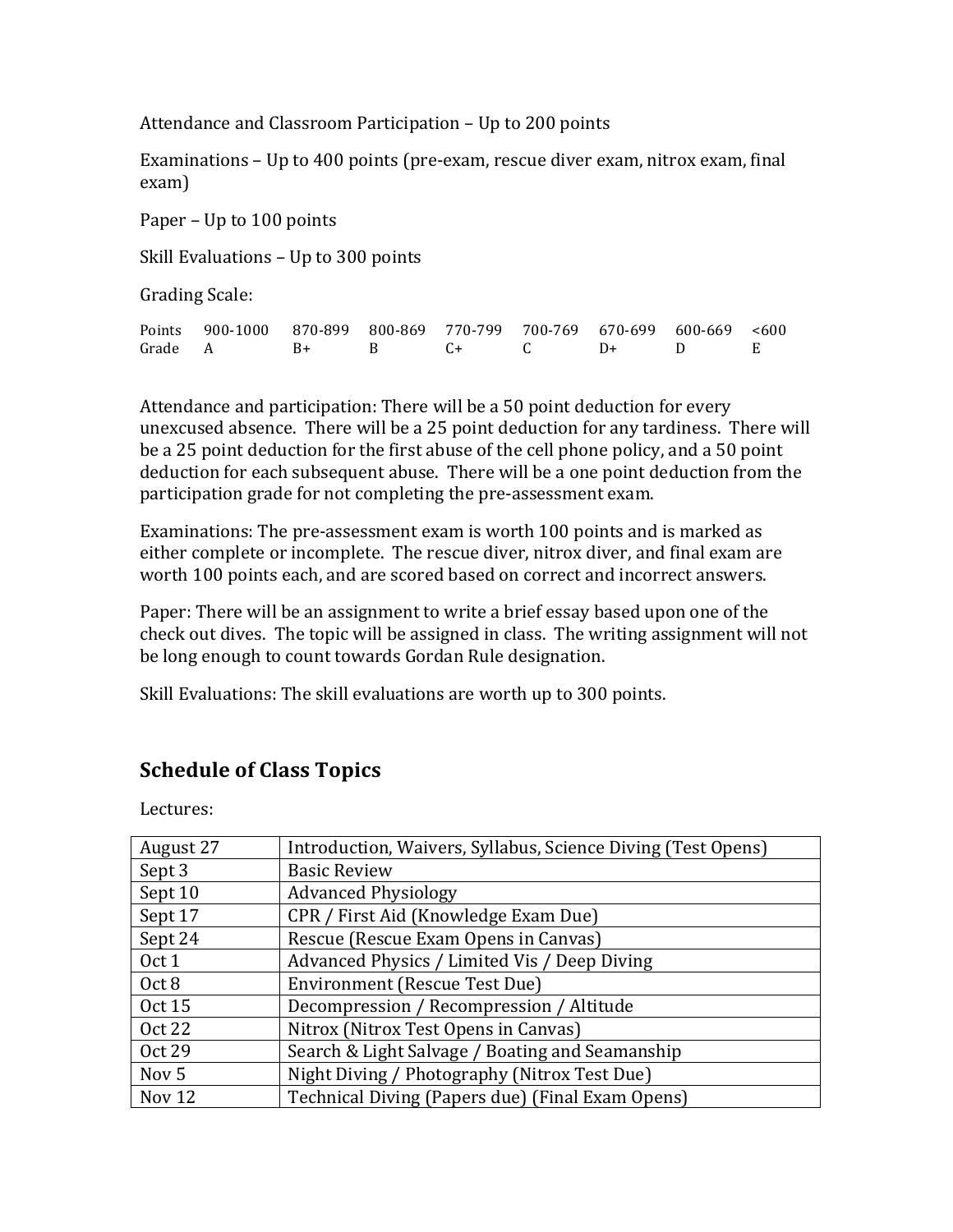| Nov 19 | Open Topics (presented by Dive Master Candidates)          |  |
|--------|------------------------------------------------------------|--|
| Dec 3  | Final Exam due in Canvas (Science Diver Only - Dive Safety |  |
|        | Manual Discussion, Online dive logs due)                   |  |

### Labs: (Other dates added as needed)

| Date              | Topic                                          |
|-------------------|------------------------------------------------|
| August 28         | Swim Test / Gear Sizing                        |
| Sept 4            | <b>SCUBA Skills Evaluation / Buddy</b>         |
|                   | Breathing / Buoyancy Workshop                  |
| Sept 11           | <b>Rescue Session #1</b>                       |
| Sept 18           | 02 / 1 <sup>st</sup> Aid / Accident Management |
| Sept 25           | <b>Rescue Session #2</b>                       |
| Oct 2             | All in Pool-Rotations                          |
| Oct 9             | All in Pool-Rotations                          |
| <b>Oct 16</b>     | All in Pool-Rotations                          |
| Oct 23            | All in Pool-Rotations                          |
| Oct 30            | All in Pool-Rotations                          |
| Nov <sub>6</sub>  | All in Pool-Rotations                          |
| Nov <sub>13</sub> | All in Pool-Rotations                          |
| Nov <sub>20</sub> | All in Pool-Rotations                          |

Open Water Dives:

| Sept 27/28 | Rescue & OW Skills Eval        | <b>Manatee Springs</b>       |
|------------|--------------------------------|------------------------------|
| Oct $4/5$  | Limited Vis / Deep /           | Hudson Grotto / Venice Beach |
|            | Navigation and Transects /     |                              |
|            | Quadrats / S&S                 |                              |
| Dec $5/7$  | Science Diver / Deep / Drift / | Pompano                      |
|            | Night / Wreck                  |                              |

# **Additional References**

| UF SCUBA Web Site                             | http://www.scuba.ufl.edu    |
|-----------------------------------------------|-----------------------------|
| UF Diving Science and Safety Program Web-Site | http://www.ehs.ufl.edu/Dive |
| NAUI Web Site                                 | http://www.naui.org         |
| Diver's Alert Web Site                        | http://www.dan.org          |
|                                               |                             |

### Other Information: Academic Honesty, Software Use, UF Counseling **Services, Services for Students with Disabilities**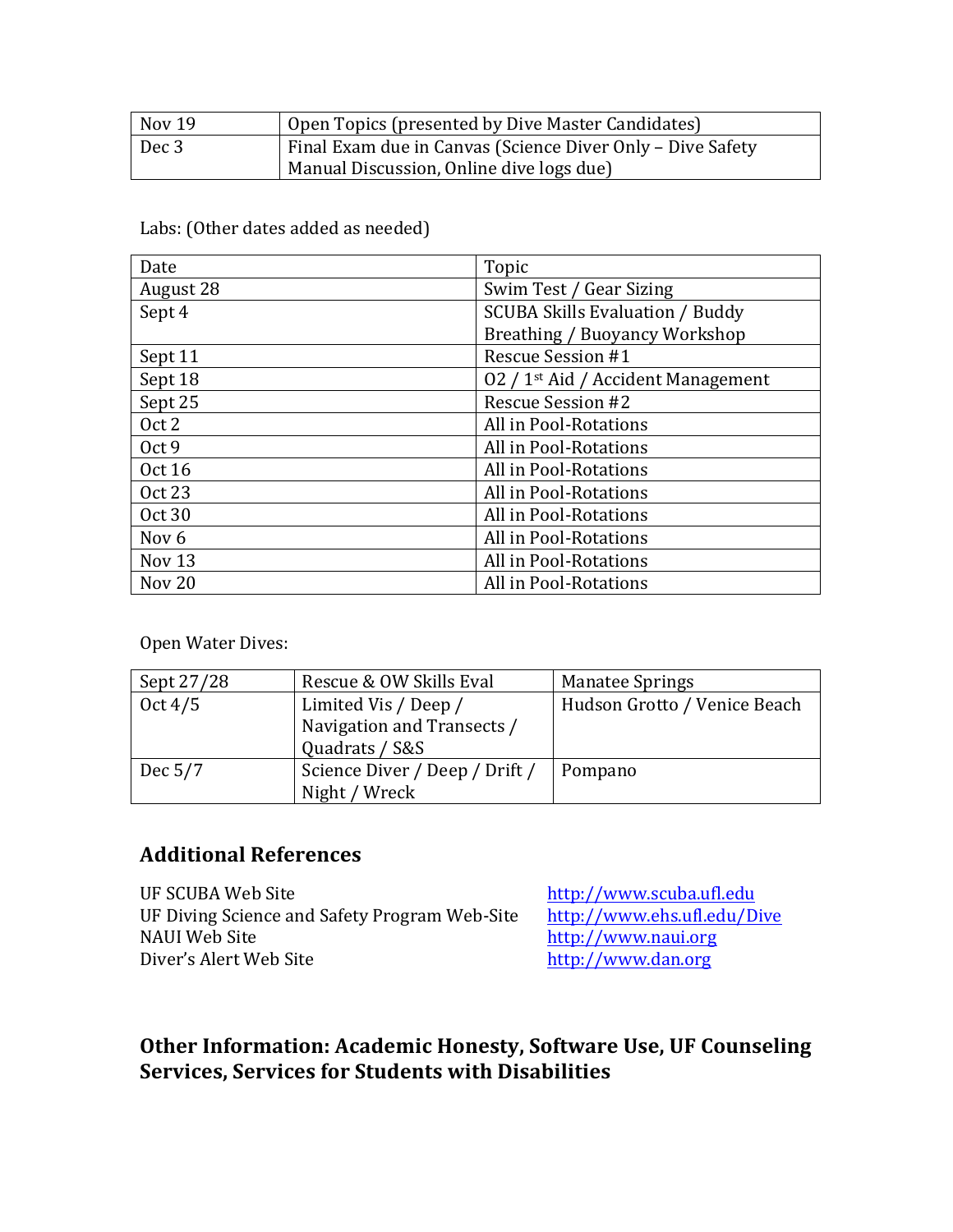In 1995 the UF student body enacted an honor code and voluntarily committed itself to the highest standards of honesty and integrity. When students enroll at the university, they commit themselves to the standard drafted and enacted by students.

In adopting this honor code, the students of the University of Florida recognize that academic honesty and integrity are fundamental values of the university community. Students who enroll at the university commit to holding themselves and their peers to the high standard of honor required by the honor code. Any individual who becomes aware of a violation of the honor code is bound by honor to take corrective action. The quality of a University of Florida education is dependent upon community acceptance and enforcement of the honor code.

#### The Honor Pledge: We, the members of the University of Florida community, **pledge to hold ourselves and our peers to the highest standards of honesty and integrity.**

On all work submitted for credit by students at the university, the following pledge is either required or implied: "On my honor, I have neither given nor received **unauthorized aid in doing this assignment."**

The university requires all members of its community to be honest in all endeavors. A fundamental principle is that the whole process of learning and pursuit of knowledge is diminished by cheating, plagiarism and other acts of academic dishonesty. In addition, every dishonest act in the academic environment affects other students adversely, from the skewing of the grading curve to giving unfair advantage for honors or for professional or graduate school admission. Therefore, the university will take severe action against dishonest students. Similarly, measures will be taken against faculty, staff and administrators who practice dishonest or demeaning behavior.

Students should report any condition that facilitates dishonesty to the instructor, department chair, college dean or Student Honor Court.

#### *(Source: 2010-2011 Undergraduate Catalog)*

It is assumed all work will be completed independently unless the assignment is defined as a group project, in writing by the instructor.

This policy will be vigorously upheld at all times in this course.

### **Software Use:**

All faculty, staff and students of the university are required and expected to obey the laws and legal agreements governing software use. Failure to do so can lead to monetary damages and/or criminal penalties for the individual violator. Because such violations are also against university policies and rules, disciplinary action will be taken as appropriate.